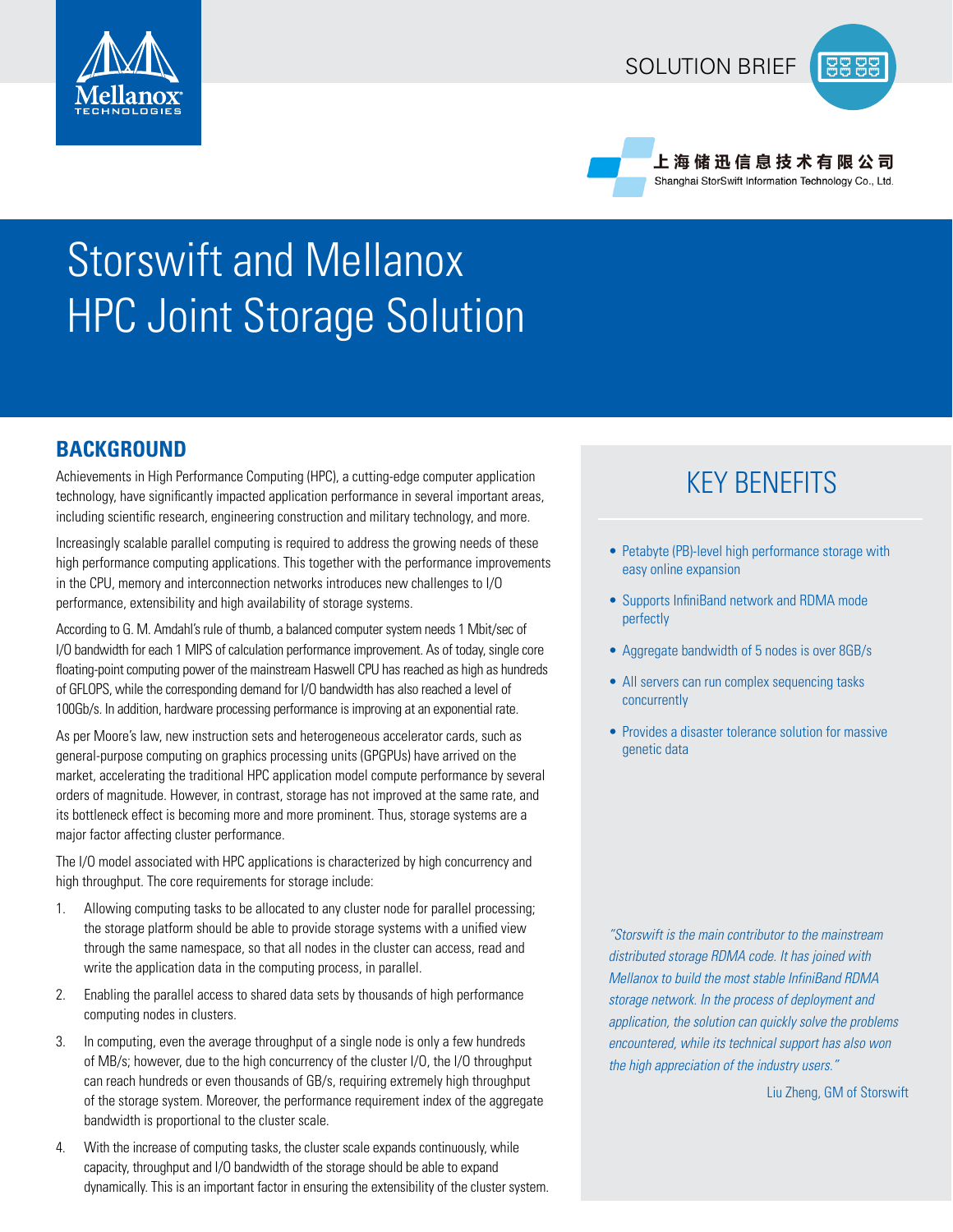

In the process of building an HPC computing cluster, the distributed file system meets the demands of high performance computing, with low cost input. With its good extensibility and high cost performance, the system becomes the preferred structure of HPC storage, and is the core technology for alleviating the HPC cluster I/O bottleneck.

## **STORSWIFT & MELLANOX JOINT SOLUTION**

The CX-CLOUD series distributed storage software introduced by Shanghai Storswift Information Technology Ltd. (Storswift) has made an omni-directional optimization for high performance computing running environments. This optimized solution is characterized by:

- Full support for high-speed Ethernet and RDMA networks
- Enterprise-level characteristics, such as ultra-high performance, online scaling-out, Petabyte (PB) level data-volume, high availability, multiple data redundancy mechanisms, complex authority management, easeof-use and maintenance
- Wide adoption in several of high performance computing areas, such as gene sequencing, geophysical prospecting for petroleum, meteorological computation, material innovation, environmental engineering, weapon research, geological prospecting and engineering calculation; also provides a robust IT infrastructure and supporting environment for scientific research, government decision-making and enterprise innovation

Storswift's network-based extensible storage solution provides sustained and reliable performance and simplifies network management. Mellanox EDR 100Gb/s InfiniBand switch and ConnectX-5 VPI EDR adapter provide the network transmission performance of a single 100Gb/s full wire-speed port with no packet loss, and do not require complex configuration of the operation mode nor link speed of each port. The InfiniBand network is easy to deploy and manage, which can greatly reduce network complexity, and has a significant advantage in the HPC system solutions on which extensibility and high reliability are required.

## **RDMA TECHNICAL ADVANTAGE**

By applying the remote direct memory access (RDMA) technology of EDR InfiniBand networks, the CPU is not required for the I/O task, freeing this computing resource speeds up application performance and improves transmission efficiency of the data. RDMA enables network adapters to access application data directly, thereby bypassing the kernel, CPU and protocol stacks, and enables the CPU to perform more valuable core application tasks during I/O transmission. This serves to greatly improve the performance of servers and enables the workload processing capability of applications to extend efficiently in high bandwidth networks.

## **SUCCESSFUL CASE**

A leading Chinese gene computation company employing Storswift distributed file storage and the Mellanox InfiniBand RDMA scheme, now uses only five nodes to obtain more than 8GB/s of continuous reading and writing performance, which fully satisfies the high I/O bandwidth requirements of lengthy concurrent runs in large-scale gene sequencing (see Figure 1).



*Figure 1: Storswift and Mellanox joint solution employed in a leading gene computation company* 

#### **Weaknesses in the original storage platform:**

- Storage file system: Lustre
- Capacity is exhausted
- Bottlenecks in the performance
- Fewer than 8 sequencing tasks running concurrently

#### **Advantages of the CX-CLOUD-FS distributed storage system:**

- 1PB capacity was deployed in the first term; supported online extension
- Supports InfiniBand network and RDMA mode perfectly
- Aggregate bandwidth of 5 nodes is over 8GB/s
- All servers can run complex sequencing tasks concurrently
- Provides a disaster tolerance solution for massive genetic data

#### **User technical benefits:**

- Special read-write optimization of unstructured data
- Ultra high performance, RDMA optimization, network read-write bandwidth greater than10GB/s
- Fully symmetric architecture with high stability and PB-level data volume
- Easy extension, online heterogeneous expansion, and horizontal extension, with nearly linear performance improvement
- Multiple data guarantees such as multiple copies, erasure codes, fault isolation
- Easy use and maintenance; centralized management of mass equipment
- With continuous updating and maintenance, it is a perfect substitute for Lustre.